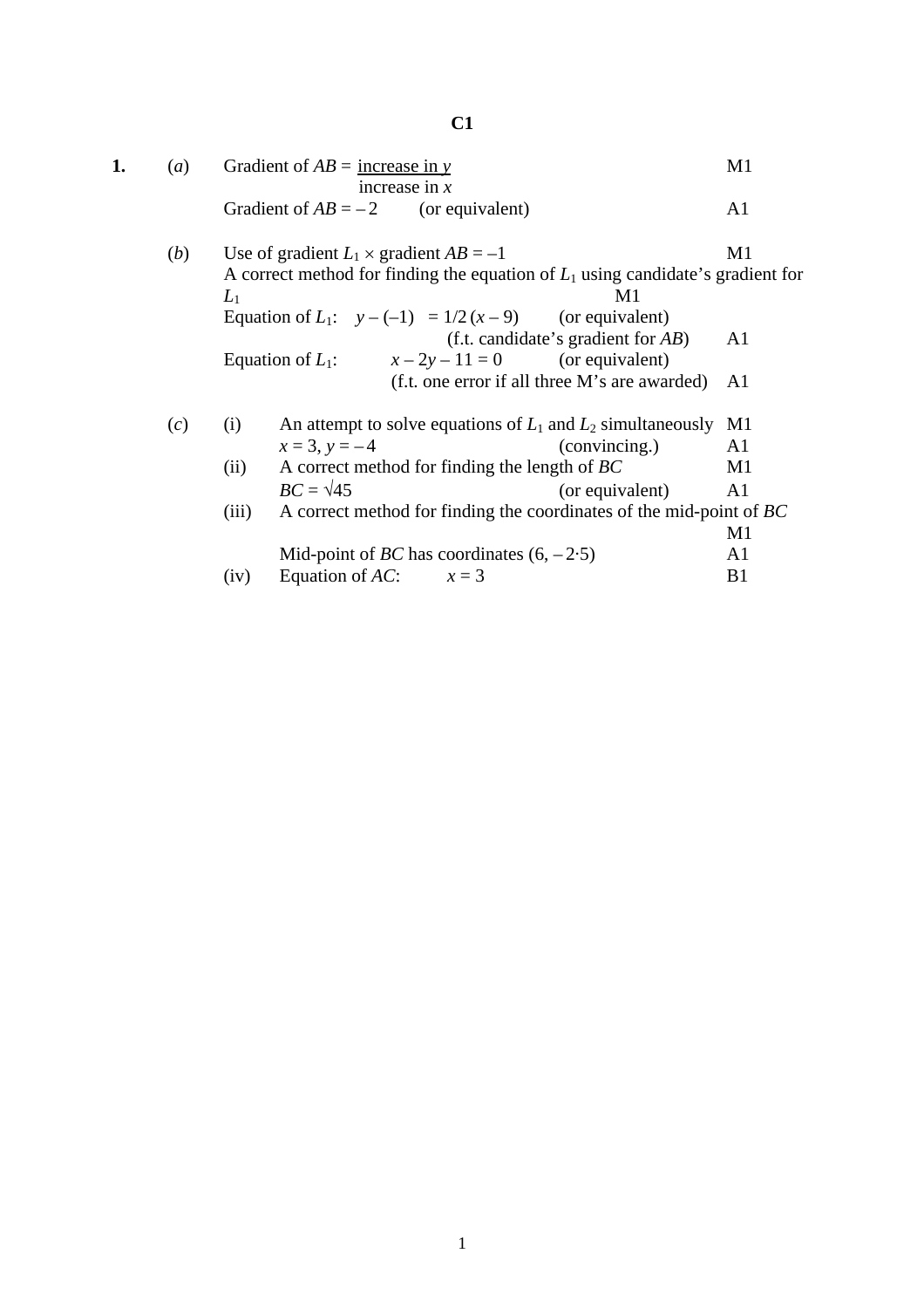**2.** (*a*) **Either:**

Example 3

\n
$$
\frac{9(\sqrt{3} + 1) + 7(\sqrt{3} - 1)}{(\sqrt{3} - 1)(\sqrt{3} + 1)}
$$
\nM1

\nM2

Numerator:  $9\sqrt{3} + 9 + 7\sqrt{3} - 7$  A1 Denominator:  $3-1$  A1

$$
\frac{9}{\sqrt{3}-1} + \frac{7}{\sqrt{3}+1} = 8\sqrt{3}+1
$$
 (c.a.o.) A1

Or:  
\n
$$
\frac{9}{\sqrt{3}-1} = \frac{9(\sqrt{3}+1)}{(\sqrt{3}-1)(\sqrt{3}+1)}, \frac{7}{\sqrt{3}+1} = \frac{7(\sqrt{3}-1)}{(\sqrt{3}-1)(\sqrt{3}+1)}
$$
\n(at least one)  
\n
$$
\text{Numerators: } 9\sqrt{3}+9, \qquad 7\sqrt{3}-7 \qquad \text{(both correct)} \qquad \text{A1}
$$

Denominators: 
$$
3 - 1
$$
 (both correct)  
\n $\frac{9}{\sqrt{3} - 1} + \frac{7}{\sqrt{3} + 1} = 8\sqrt{3} + 1$  (c.a.o.) A1

(b) 
$$
\frac{90}{\sqrt{3}} = 30\sqrt{3}
$$
 B1

$$
\sqrt{6} \times \sqrt{8} = 4\sqrt{3}
$$
 B1

$$
(2\sqrt{3})^3 = 24\sqrt{3}
$$
  
\n
$$
\frac{90}{\sqrt{3}} - \sqrt{6} \times \sqrt{8} - (2\sqrt{3})^3 = 2\sqrt{3}
$$
  
\nB1  
\n(c.a.o.)  
\nB1

3. 
$$
y
$$
-coordinate at  $P = -5$   
\n $\frac{dy}{dx} = 6x - 9$  (an attempt to differentiate, at least one non-zero term correct)   
\nAn attempt to substitute  $x = 2$  in candidate's expression for  $\frac{dy}{dx}$    
\nUse of candidate's numerical value for  $\frac{dy}{dx}$  as gradient of tangent at  $P$    
\nEquation of tangent at  $P$ :  $y - (-5) = 3(x - 2)$  (or equivalent)   
\n(f.t. only candidate's derived value for  $y$ -coordinate at  $P$ ) A1

| 4. | $a = -3$                   |                                       |    |
|----|----------------------------|---------------------------------------|----|
|    | $h=2$                      |                                       |    |
|    | A negative quadratic graph |                                       | M1 |
|    | Maximum point $(3, 2)$     | (f.t. candidate's values for $a, b$ ) |    |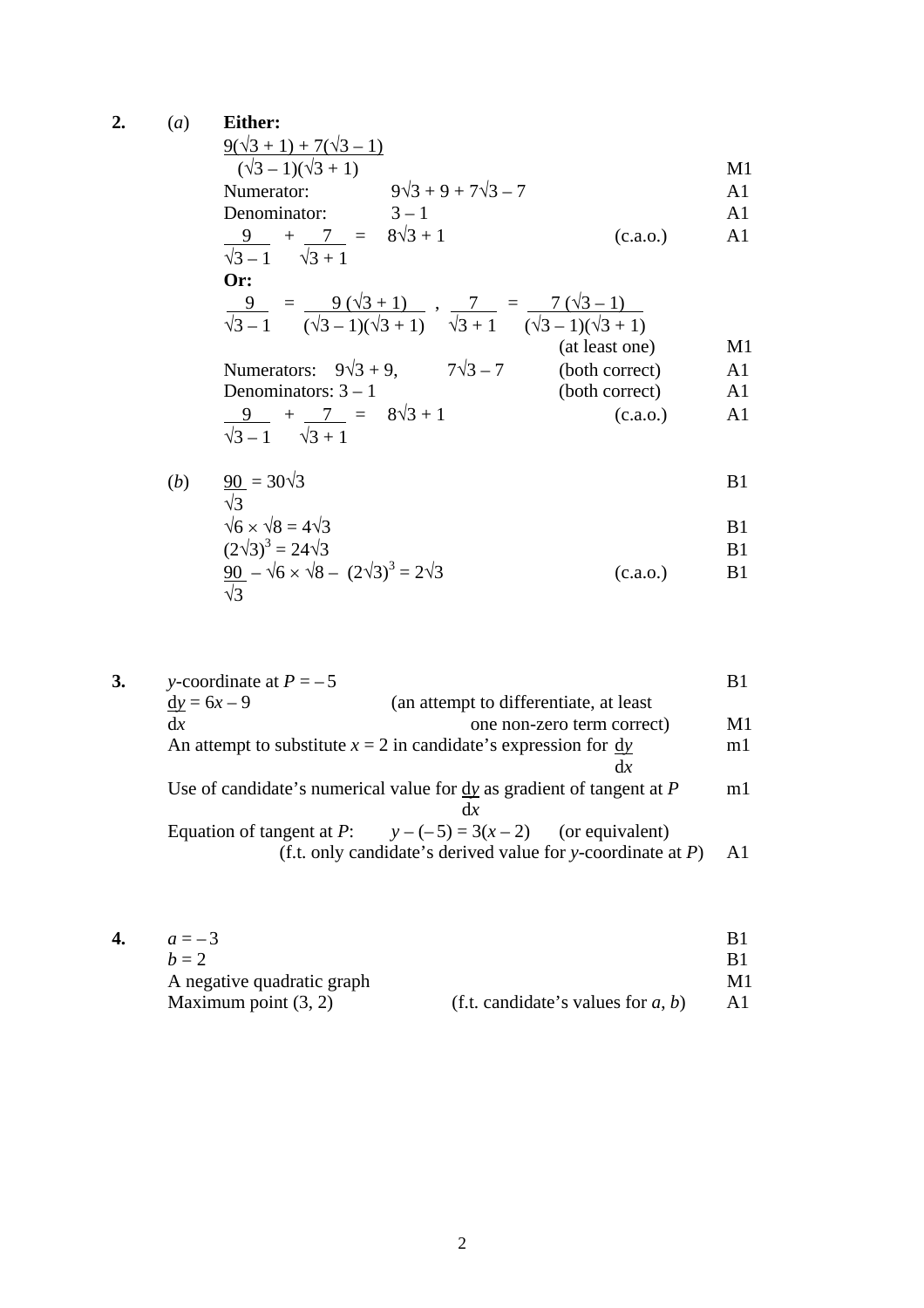| 5. | (a) | $x^2 + (4k + 3)x + 7 = x + k$<br>$x^2 + (4k + 2)x + (7 - k) = 0$<br>An attempt to apply $b^2 - 4ac$ to the candidate's quadratic | M1             |
|----|-----|----------------------------------------------------------------------------------------------------------------------------------|----------------|
|    |     |                                                                                                                                  | A1             |
|    |     |                                                                                                                                  | M1             |
|    |     | $b^2-4ac = (4k+2)^2-4 \times 1 \times (7-k)$                                                                                     |                |
|    |     | (f.t. candidate's quadratic)                                                                                                     | A1             |
|    |     | Candidate's expression for $b^2 - 4ac$ >(≥) 0                                                                                    | m <sub>1</sub> |
|    |     | $4k^2 + 5k - 6 > 0$<br>(convincing)                                                                                              | A <sub>1</sub> |
|    |     |                                                                                                                                  |                |
|    | (b) | Finding critical values $k = -2$ , $k = 0.75$                                                                                    |                |

- A statement (mathematical or otherwise) to the effect that  $k < -2$  or  $0.75 < k$  (or equivalent) (f.t. only  $k = \pm 2$ ,  $k = \pm 0.75$ ) B2 Deduct 1 mark for each of the following errors the use of  $\leq$  rather than  $\lt$ the use of the word 'and' instead of the word 'or'
- **6.** (*a*)  $y + \delta y = 7(x + \delta x)^2 5(x + \delta x) + 2$  B1 Subtracting *y* from above to find δ*y* M1  $\delta y = 14x\delta x + 7(\delta x)^2 - 5\delta x$  A1 Dividing by  $\delta x$  and letting  $\delta x \to 0$  M1  $dy =$  limit  $\delta y = 14x - 5$  (c.a.o.) A1 d*x*  $\delta x \rightarrow 0$   $\delta x$

(b) Required derivative = 
$$
4 \times \frac{2}{5} \times x^{-3/5} - 9 \times (-1) \times x^{-2}
$$

(completely correct answer) B2

(one correct term) B1

7. (a) 
$$
(3+2x)^4 = 3^4 + 4 \times 3^3 \times (2x) + 6 \times 3^2 \times (2x)^2 + 4 \times 3 \times (2x)^3 + (2x)^4
$$
 (all terms correct)

(three or four terms correct) B1

$$
(3+2x)^4 = 81 + 216x + 216x^2 + 96x^3 + 16x^4
$$
  
(all terms correct) B2  
(three or four terms correct) B1

(–1 for incorrect further 'simplification')

(b) Coefficient of 
$$
x = {}^{n}C_1 \times \frac{1}{4}(x)
$$
 B1

Coefficient of 
$$
x^2 = {}^nC_2 \times \frac{1}{4^2}(x^2)
$$

$$
\frac{n(n-1)\times\frac{1}{4^m}}{2} = k \times n \times \frac{1}{4}
$$
 (o.e.)  $(m = 1 \text{ or } 2, k = 5 \text{ or } \frac{1}{5})$  M1

$$
n = 41 \tag{c.a.o.)} \qquad \text{A1}
$$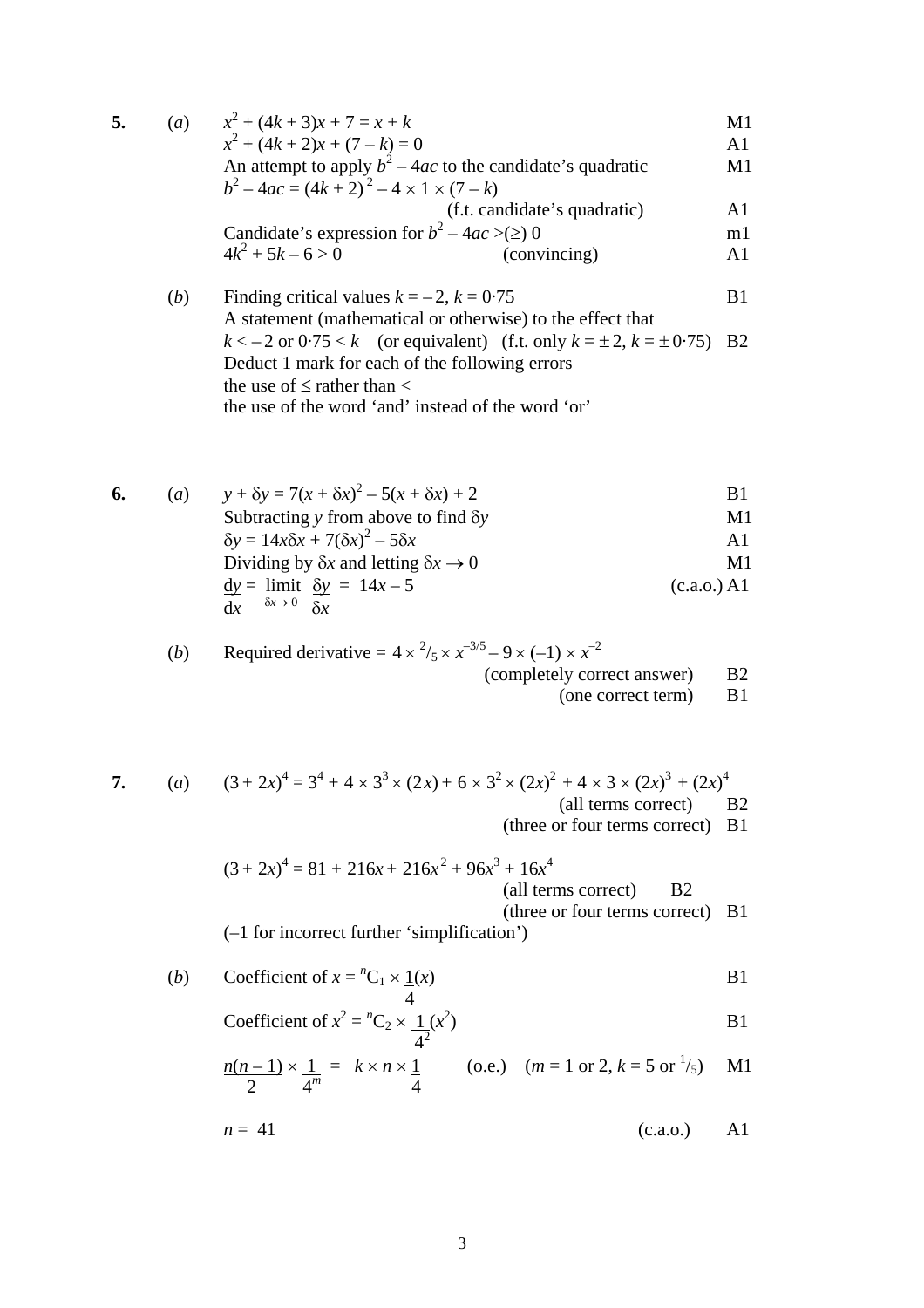| 8. | $\left( a\right)$ | Use of $f(-2) = 0$                                         | M1             |
|----|-------------------|------------------------------------------------------------|----------------|
|    |                   | $-8p-4+62+q=0$                                             | A1             |
|    |                   | Use of $f(1) = -36$                                        | M1             |
|    |                   | $p-1-31+q=-36$                                             | A1             |
|    |                   | Solving candidate's simultaneous equations for $p$ and $q$ | M1             |
|    |                   | (convincing)<br>$p = 6, q = -10$                           | A <sub>1</sub> |
|    |                   | Note:                                                      |                |

Candidates who assume  $p = 6$ ,  $q = -10$  and then verify that  $x + 2$  is a factor and that dividing the polynomial by  $x - 1$  gives a remainder of – 36 may be awarded M1 A1 M1 A1 M0 A0

(*b*)  $f(x) = (x + 2)(6x^2 + ax + b)$  with one of *a*, *b* correct M1  $f(x) = (x + 2)(6x^2 - 13x - 5)$  A1  $f(x) = (x + 2)(2x - 5)(3x + 1)$  A1 (f.t. only for  $f(x) = (x + 2)(2x + 5)(3x - 1)$  from  $6x^2 + 13x - 5$ )





| Concave up curve and y-coordinate of minimum $=$ - 4 |  |
|------------------------------------------------------|--|
| x-coordinate of minimum $=-6$                        |  |
| Both points of intersection with $x$ -axis           |  |
| $(1)$ $(1)$                                          |  |

$$
\begin{array}{ll}\n\text{(b)} & \text{y} = -\frac{1}{2}f(x) \\
\text{B2}\n\end{array}
$$

## **If B2 not awarded**

 $y = rf(x)$  with *r* negative B1